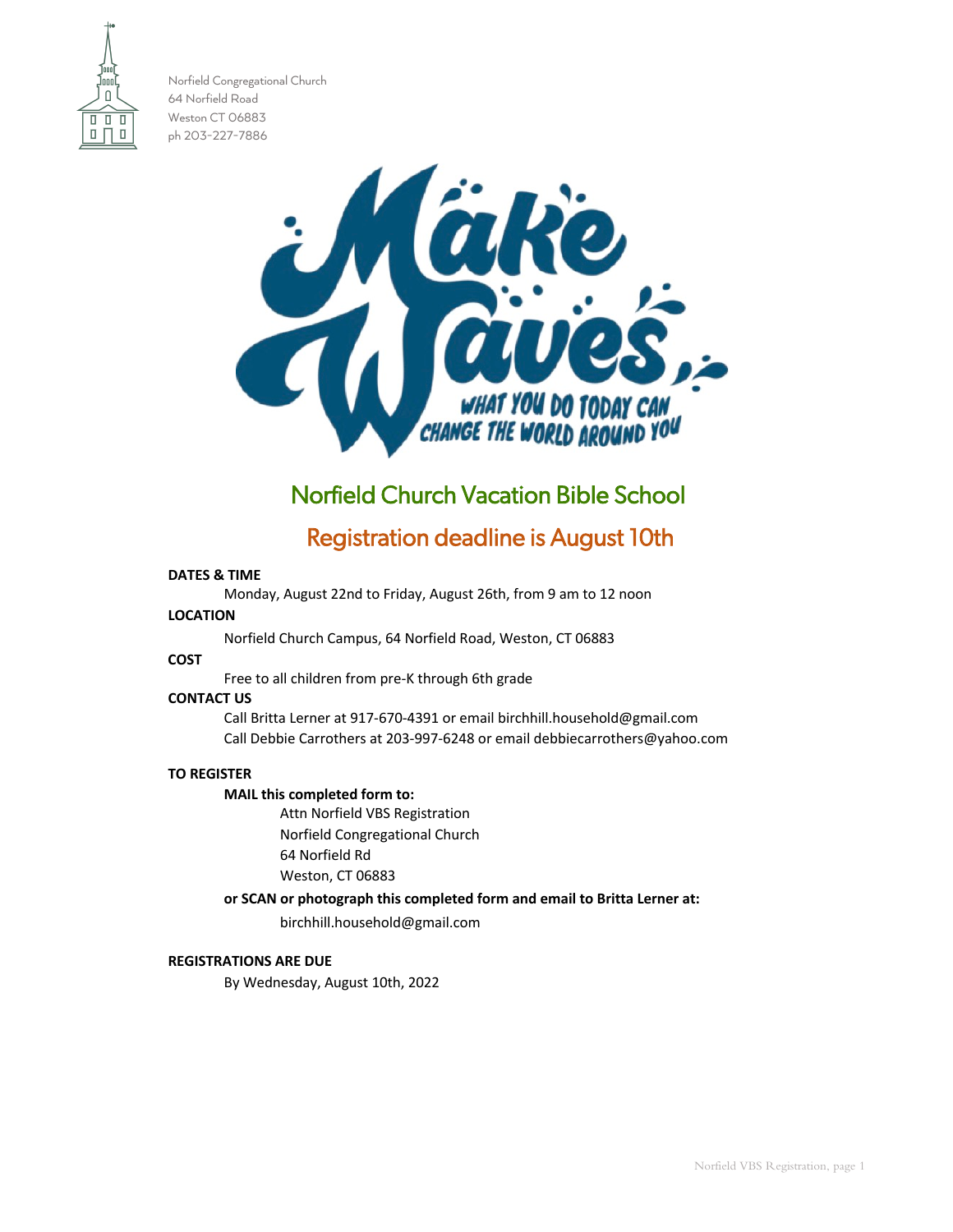

Norfield Congregational Church 64 Norfield Rd Weston CT 06883 ph 203-227-7886

# Norfield Church Vacation Bible School Registration Form

# **PARENT or GUARDIAN's INFORMATION**

| First & Last Name                                                 |
|-------------------------------------------------------------------|
| Mobile phone                                                      |
| Home phone                                                        |
| Email                                                             |
| <b>Address</b>                                                    |
|                                                                   |
| <b>CHILD 1 - INFORMATION</b>                                      |
| First & Last Name                                                 |
| <b>Current Age</b>                                                |
| Date of Birth                                                     |
| <b>Entering Grade</b>                                             |
| Medications, allergies, other medical conditions?                 |
|                                                                   |
| COVID vaccinated? (not mandatory) Yes $\bigcirc$ No $\bigcirc$    |
| T-shirt size: youth S $\bigcirc$ M $\bigcirc$ L $\bigcirc$        |
|                                                                   |
| <b>CHILD 2 - INFORMATION</b> (if more than one child registering) |
| First & Last Name                                                 |
| <b>Current Age</b>                                                |
| Date of Birth                                                     |
| <b>Entering Grade</b>                                             |
| Medications, allergies, other medical conditions?                 |
|                                                                   |
| COVID vaccinated? (not mandatory) Yes ( No (                      |
| T-shirt size: youth S ● M ● L ●                                   |
|                                                                   |
| CHILD 3 - INFORMATION (if more than two children registering)     |
| First & Last Name                                                 |
| <b>Current Age</b>                                                |
| Date of Birth                                                     |
| <b>Entering Grade</b>                                             |
| Medications, allergies, other medical conditions?                 |
|                                                                   |
| COVID vaccinated? (not mandatory) Yes $\bigcirc$ No $\bigcirc$    |
| T-shirt size: youth S $\bigcirc$ M $\bigcirc$ L $\bigcirc$        |